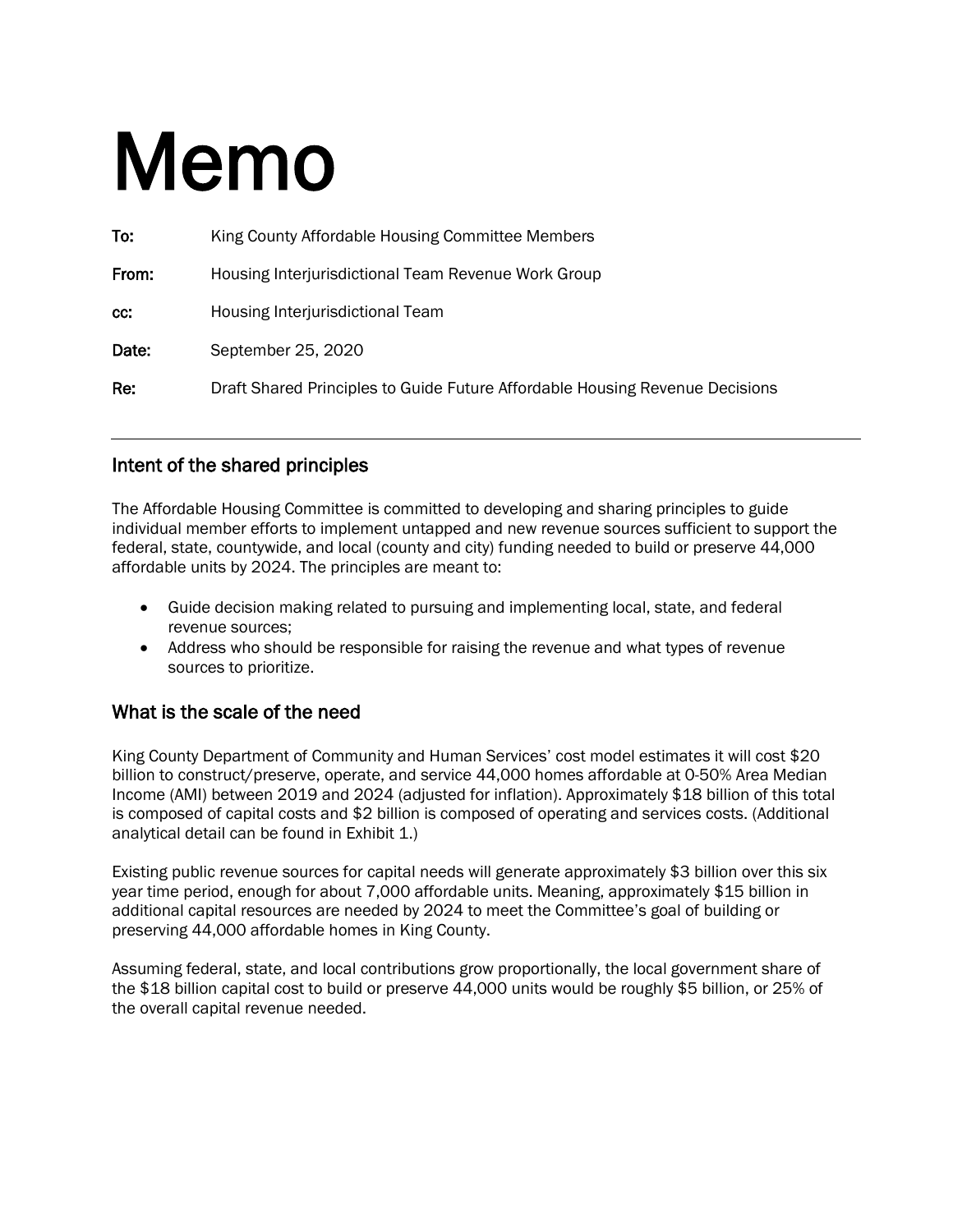#### Proposed shared principles

- 1. Government and other funders should aim to deploy existing and new revenue tools sufficient to meet the need to build or preserve 44,000 units affordable at or below 50% AMI.
- 2. Local governments should work to ensure that all levels of government are actively engaged in addressing the challenge and maximizing leverageable opportunities, including all of the following:
	- a. The County and cities should maximize the impact of existing resources and explore securing and/or implementing new revenue tools that do not place a disproportionate burden on low-income households.
	- b. The State should increase existing funding sources and authorize new, progressive sources that do not place a disproportionate burden on low-income households.
	- c. The Federal government should increase the amount of funding available at the local level, including: stabilizing and increasing the Low Income Housing Tax Credit program, Housing Choice Voucher Program (Section 8), and direct housing infrastructure investments.
	- d. The County and cities should implement strategies to support affordable housing development and increase housing choices at all income levels. Appropriate strategies include those that: incentivize the creation of affordable housing, reduce the cost to build and operate affordable housing, increase the supply of housing, and diversify housing options.
- 3. The business and philanthropic communities should play a significant and sustained role in filling the resource gap and piloting new strategies.
- 4. Government and other funders should partner with communities most disproportionately impacted by the housing crisis, including extremely low-income households and Black, Indigenous, and People of Color (BIPOC) communities to inform resource design and allocation decisions.
- 5. All actors should strive for transparency about: 1) how money is spent; 2) the outcomes of spending, including by race; and 3) the remaining housing and funding gap. It is essential to keep the public and officials educated on the status of need versus availability of affordable housing.
- 6. The region should implement a variety of revenue sources that help build overall resilience in revenue for affordable housing to mitigate the impact of fluctuations in the economy.
- 7. When revenue sources are identified and deployed, local jurisdictions and funders should coordinate to promote regional distribution of housing funding to achieve the priorities identified within these principles.
- 8. The County and cities need to implement all of the tools available as swiftly as possible. This means maximizing the authority already available while also seeking to ensure that new revenue tools are progressive.
- 9. Jurisdictions implementing new revenue tools should prioritize serving those most disproportionately impacted by the affordable housing crisis, because these needs are not met by the private market. This includes: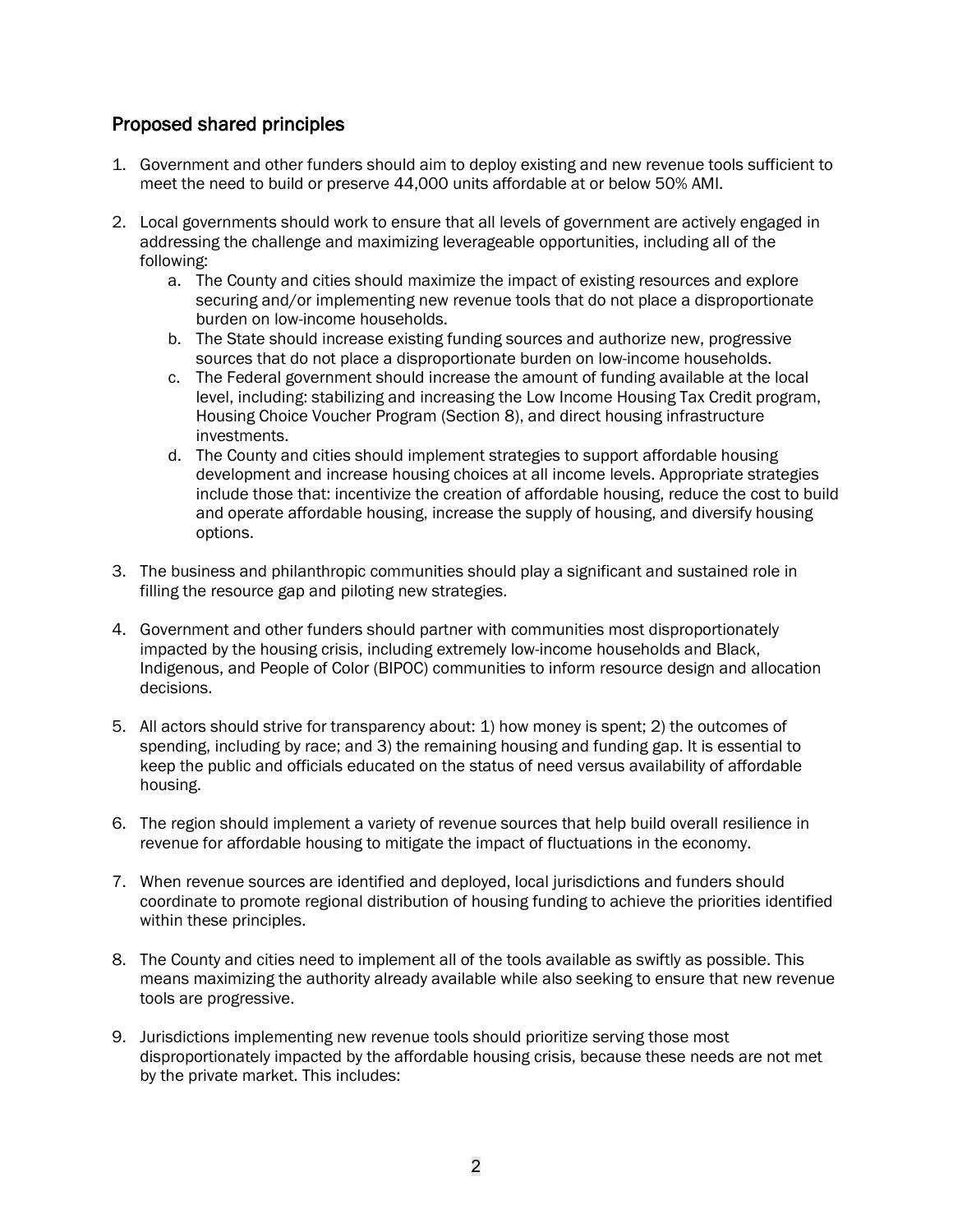- a. Capital investments and ongoing operating and services support for new and existing projects serving 0%-30% AMI households. This includes support for permanent supportive housing and workforce 0-30% AMI housing.
- b. Projects that promote access to opportunity, anti-displacement, and wealth building opportunities for Black, Indigenous, and People of Color communities. Some of these projects, such as affordable homeownership, may serve households above 50% AMI. These costs would not be included in the revenue projections for the 44,000 unit need.
- 10. The state and federal government should design revenue authority to maintain maximum flexibility and align with these principles to ensure the region can nimbly meet the housing need and adapt as necessary.

#### What informed these principles

The principles were drafted by the Housing Interjurisdictional Team (HIJT) Revenue Work Group, composed of members representing the following entities:

- King County Department of Community and Human Services
- King County Office of Equity and Social Justice
- King County Councilmember Claudia Balducci
- City of Seattle Office of Housing
- A Regional Coalition for Housing
- South King Housing and Homelessness Partners
- Sound Cities Association staff
- City of Shoreline, Sound Cities Association member city *(through end of August)*

HIJT Revenue Work Group members met weekly throughout August and September to craft stakeholder outreach materials, report back on stakeholder outreach findings, and develop draft shared principles informed by the outreach and the technical expertise of Work Group members. Several entities were consulted in this preliminary phase:

- 1. North Urban Human Services Alliance
- 2. South King Housing and Homelessness Partners Executive Board
- 3. South King Planners and Developers Group
- 4. A Regional Coalition for Housing Board
- 5. City of Seattle, Office of Housing leadership
- 6. Open Doors for Multicultural Families
- 7. Coordinated Entry for All Policy Advisory Committee
- 8. Enterprise Community Partners
- 9. Housing Interjurisdictional Team Members
- 10. Puget Sound Sage
- 11. Alliance of Eastside Agencies
- 12. Racial Equity Coalition

Stakeholder feedback is summarized in Exhibit 2.

#### Questions for Committee discussion

The Affordable Housing Committee will have approximately 50 minutes to discuss the shared principles and provide direction to the Housing Interjurisdictional Team Revenue Work Group on necessary edits. The Work Group recommends the Affordable Housing Committee answer at a minimum the following questions: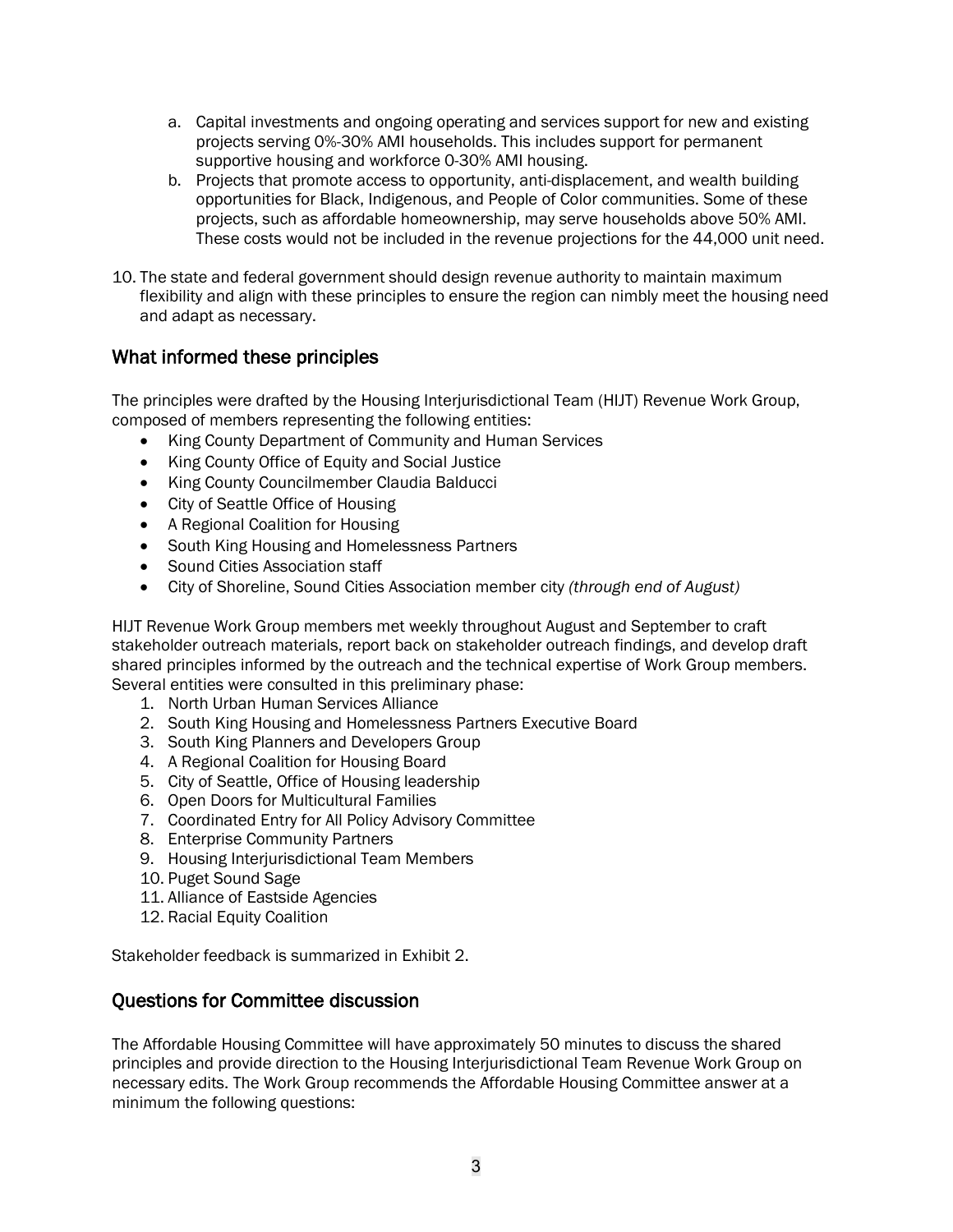- 1. Are these the right principles to guide regional decision making about revenue over the next few years?
- 2. How will we use the principles?
- 3. Does the Committee want to make a statement on specific revenue tools or is this level of specificity sufficient?

#### Next steps

If necessary, the Housing Interjurisdictional Team Revenue Work Group will revise the shared principles and perform additional research and outreach activities based on direction from the Committee at the September 30 meeting. A revised draft will be considered by the Affordable Housing Committee for adoption at the November 13 Committee meeting. Following adoption of the principles, the Committee will identify shared principle implementation goals for inclusion in the 2021 Affordable Housing Committee work plan.

#### **Exhibits**

Exhibit 1: Cost Modeling Findings and Assumptions Exhibit 2: Summary of Recent Stakeholder Outreach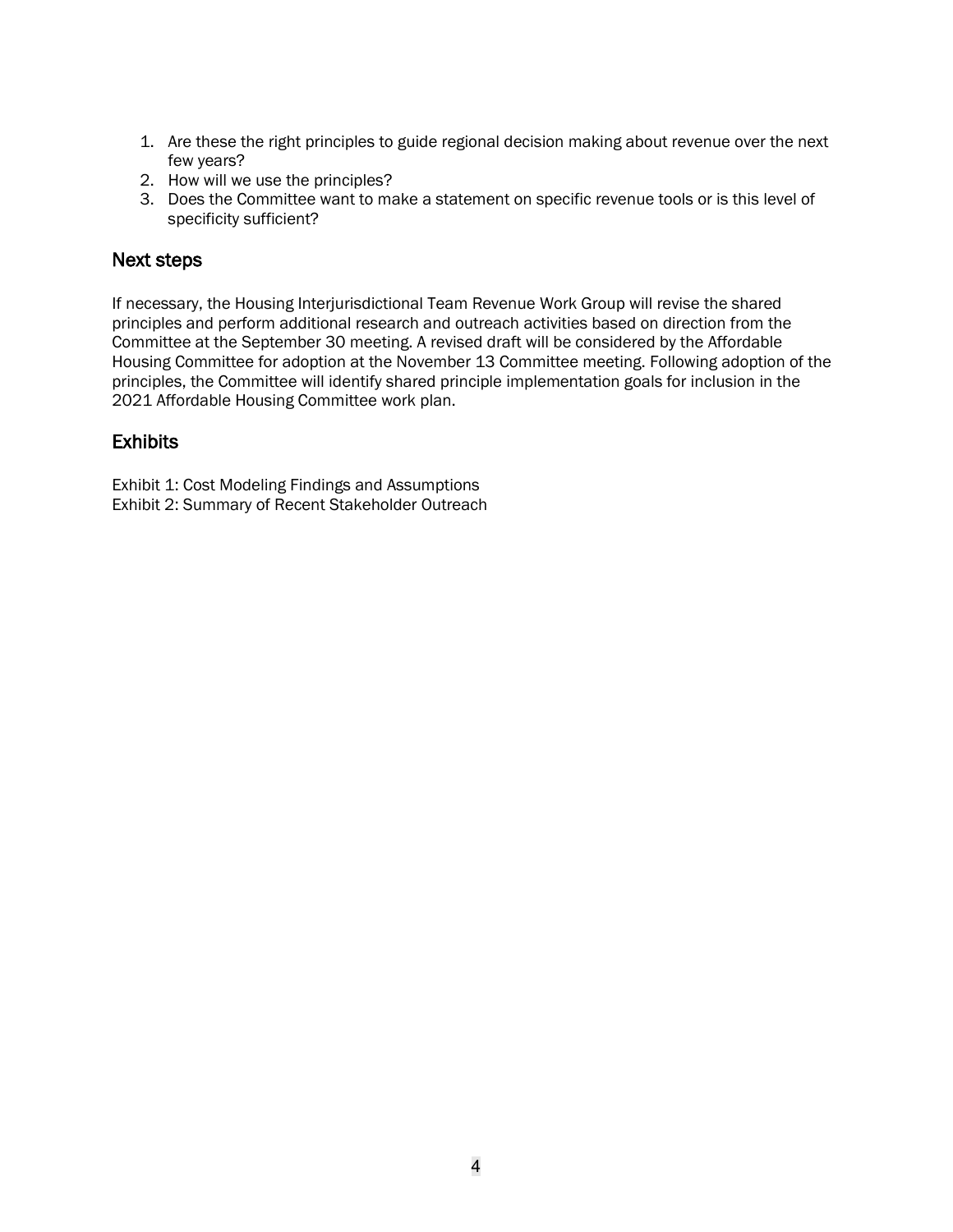## Exhibit 1: Cost Modeling Findings and Assumptions

#### Findings

Our modeling estimates it will cost \$20 billion to construct/preserve, operate, and service 44,000 homes affordable at 0-50% Area Median Income (AMI) between 2019 and 2024 (adjusted for inflation). Approximately \$18 billion of this total is composed of capital costs and \$2 billion is composed of operating and services costs (through 2024 only).

The Additional *Public Capital Revenue Required to Build or Preserve 44,000 Units, 2019-2024* chart on the next page represents the average annual public capital investments in affordable in King County and the cost to meet that need.

Using past historic averages for stable revenue sources and 2021 budget projections for more volatile revenue sources, an average of \$457 million is available from federal, state, and local sources annually. These public revenue sources for capital needs will generate approximately \$3 billion over this six year time period, enough for about 7,000 affordable units. Meaning, approximately \$15 billion in additional capital resources are needed by 2024 to meet the Committee's goal of building or preserving 44,000 affordable homes King County.

Historically, public capital funding for housing affordable at 0-50% AMI in King County has come from a variety of sources:

- 69% from the federal Low Income Housing Tax Credit (LIHTC) generated equity, HOME and CDBG funds
- 6% from the state, primarily through the state Housing Trust Fund
- 25% from local city and county sources

Assuming federal, state, and local contributions grow proportionally, the local government share of the \$18 billion capital cost to build or preserve 44,000 units would be roughly \$5 billion, or 25% of the overall capital revenue needed. See the chart for more details.

Despite the importance of federal intervention and despite state champions in Congress and locally, the federal government has not expanded the most critical programs of their investments in Low Income Housing Tax Credits and the Housing Choice Voucher Program (Section 8) in recent years. At this time, it is not clear whether or to what extent the federal government could change or increase its investments in affordable housing; therefore, the modeling assumes historic proportions in the absence of a better assumption.

If existing local revenue authority was maximized and previously identified new taxes and fees $1$  were implemented in 2021, an estimated additional \$1.6 billion in revenue could be generated over the next four years, which leaves a remaining local revenue gap of \$4 billion.

Implementing policies or practices that reduce the cost of affordable housing development, such as reducing sales tax on affordable housing, lowering permit and fees paid by developers, or offering

<span id="page-4-0"></span><sup>1</sup> Limited to tools where revenue projections were available: .1% Sales Tax, Countywide Property Tax Levy, Real Estate Excise Tax (REET), REET 4 or expanded REET, Jumpstart Payroll Tax, Seattle Capital Gains Tax. This represents a likely undercount of future revenue potential and represents a higher proportion of revenue increases in Seattle versus the balance of County.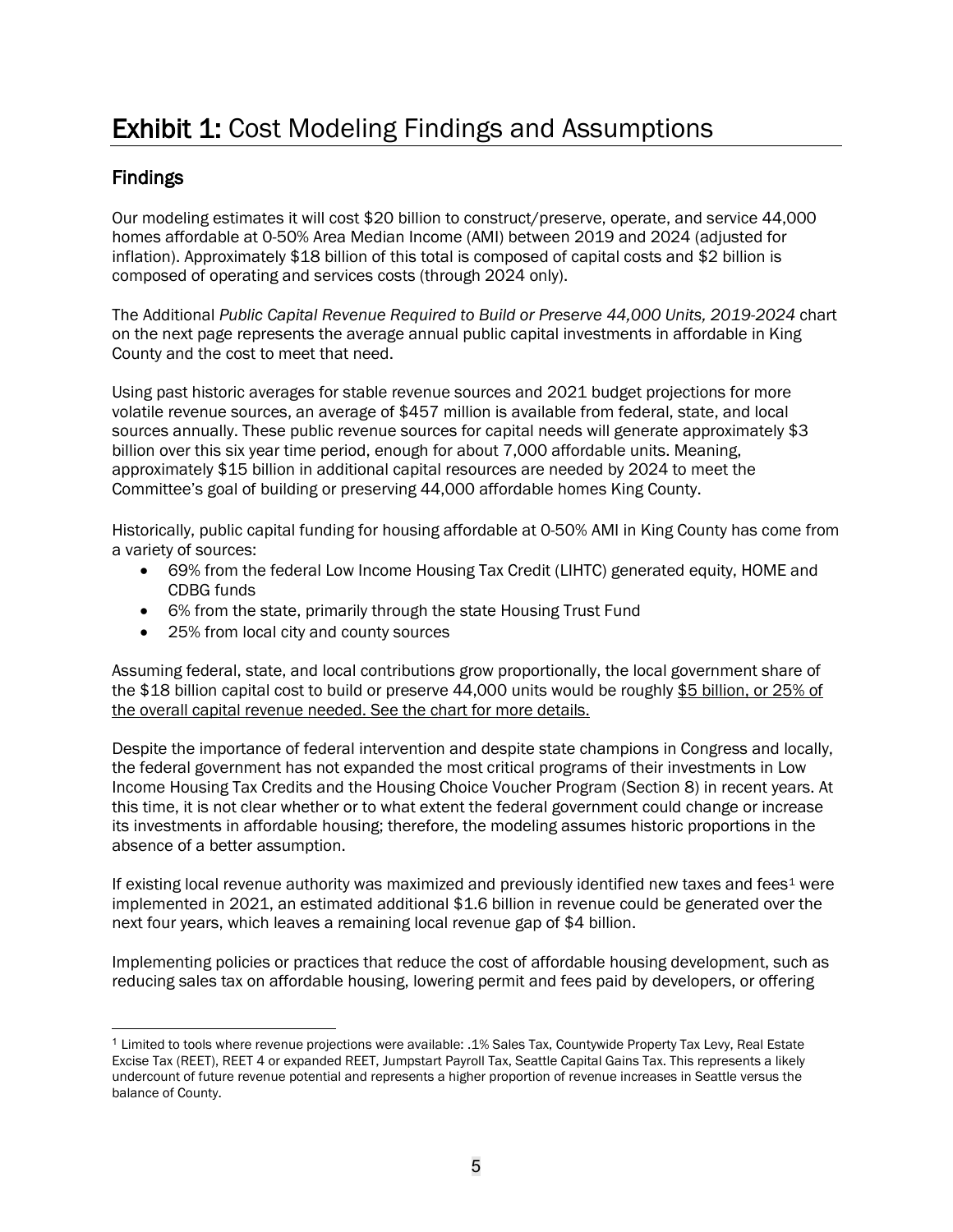publicly owned land for affordable housing at a discount can meaningfully reduce costs and the overall revenue needed. The impact of these changes has not yet been included in the modeling.

Furthermore, there remains an opportunity to reduce the public revenue needed by increasing the amount of debt a project takes on from private lenders and community development financial institutions and increasing philanthropic support for affordable housing.



# **Available vs. Needed Public Capital Revenue to**

1 Amounts are based on available information, which includes a mix of 2021 budget projections, 2019 actuals, and historic means/medians.

<sup>2</sup> Only includes revenue that was collected and available to fund affordable housing in 2020. Excludes Seattle's Jumpstart payroll tax and the proposed HB 1590 .1% sales tax.

<sup>3</sup> Revenue needed assumes proportional growth of local, state, and federal resources sufficient to fund the capital cost to build or preserve 44,000 units of housing affordable to households earning at or below 50% AMI.

#### **Assumptions**

#### Need and goal based on Regional Affordable Housing Task Force findings and recommendation

- Using the goal of building or preserving 44,000 units of affordable housing to serve people earning less than 50% AMI between 2019 and 2024.
- Of the 44,000 units, 58% of the need was at 0-30% AMI and 42% at 30-50% AMI. These percentages were used to understand the near term need at those two income bands.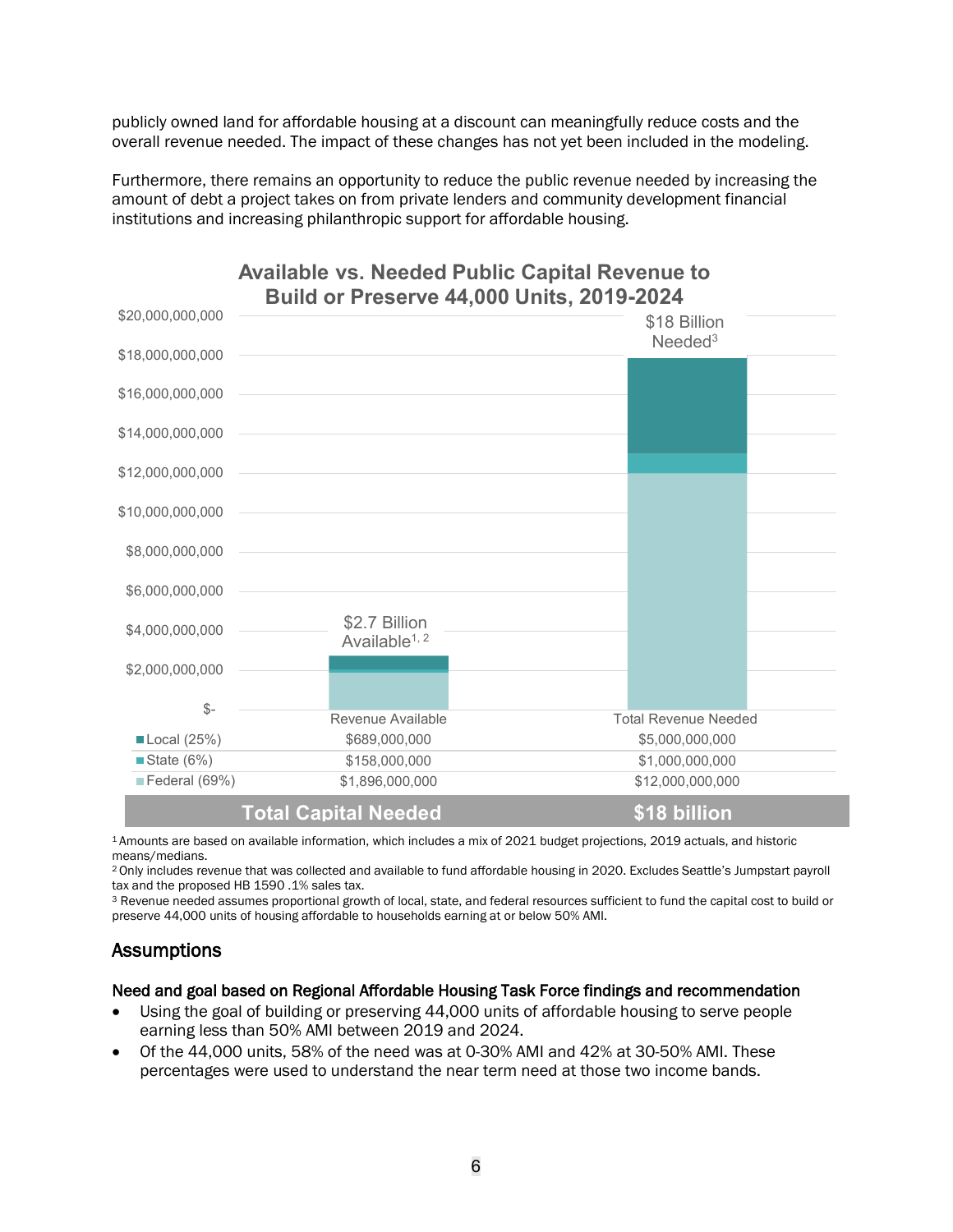• The model projects 2019 and 2020 housing unit production goals based on current revenue available and the average cost per unit and anticipates future revenue sufficient to meet increased need between 2021 and 2024.

#### Average cost per unit of \$356,000 is based on typical King County's Housing Finance project

• Average cost per unit is based on an analysis of applications received in King County's 2019 Housing Capital Funding Round. This amount is adjusted for inflation. Large, atypical projects are excluded due to their higher than average per unit cost. The per unit cost of preserving affordable units, including the purchase and necessary rehabilitation costs, averages about the same as new construction and is therefore not differentiated in the model.

#### Model considers both capital and services, operating, and maintenance costs

- An average annual per unit services, operating and maintenance needs expense of \$21,000 is applied to the 0-30% AMI units. A lower amount of \$7,000 is applied to the units not requiring supportive services at 30-50% AMI. These amounts are adjusted for inflation.
- The model does not factor in the operating and services costs beyond 2024.

#### Current revenue based on available information

- The local share of revenue needed is for capital needs only. Information about revenue available for operating and services is excluded due to incomplete data.
- Consistent with Regional Affordable Housing Task Force findings, the model includes public resources only. Philanthropic gifts and debt from private lenders and community development financial institutions are likely to play a role in meeting the need but were not included in the model.
- Current revenue includes the following source funds: 9% Low Income Housing Tax Credits (LIHTC), 4% LIHTC, State Housing Trust Fund (HTF), A Regional Coalition for Housing HTF, Seattle Housing Levy, Seattle Incentive Zoning/ Bonus Payments, Seattle Mandatory Housing Affordability Payment, Seattle Proceeds from Sale of City-Owned Property, Seattle Real Estate Excise Tax II, Federal HOME and CDBG, HB 1406, Lodging/ Stadium, Airbnb, Mental Illness and Drug Dependency, Veterans, Seniors, and Human Services Levy, Document Recording Fee, and Regional Affordable Housing Program.
- Reported amounts are based on available information. A mix of 2021 budget projections, 2019 actuals, or historic averages were used. This was done to account for possible fluctuations in 2021 due to slower growth in sales-tax related revenue.
- Current revenue only includes revenue collected and available to fund affordable housing in 2020. Seattle's Jumpstart payroll tax and the proposed HB 1590 .1% sales tax are excluded.
- The need identified and current revenue modeling analyzes for at or below 50% AMI range but the revenue tools often serve households earning more than 50% AMI, namely Low Income Housing Tax Credits that often serve households earning between 50% and 60% AMI.

#### Future revenue for capital projected to grow proportionally

- Future revenue for capital needs assumes federal, state, and local shares grow proportionally.
- Does not account for future revenue sources that would meet the need above 50% AMI.
- The \$1.6 billion future revenue potential is limited to tools where revenue projections were available: .1% Sales Tax, Countywide Property Tax Levy, Real Estate Excise Tax (REET), REET 4 or expanded REET, Jumpstart Payroll Tax, Seattle Capital Gains Tax. This represents a likely undercount of future revenue potential and represents a higher proportion of revenue increases in Seattle versus the balance of County.

#### Cost drivers derived from information available in development proformas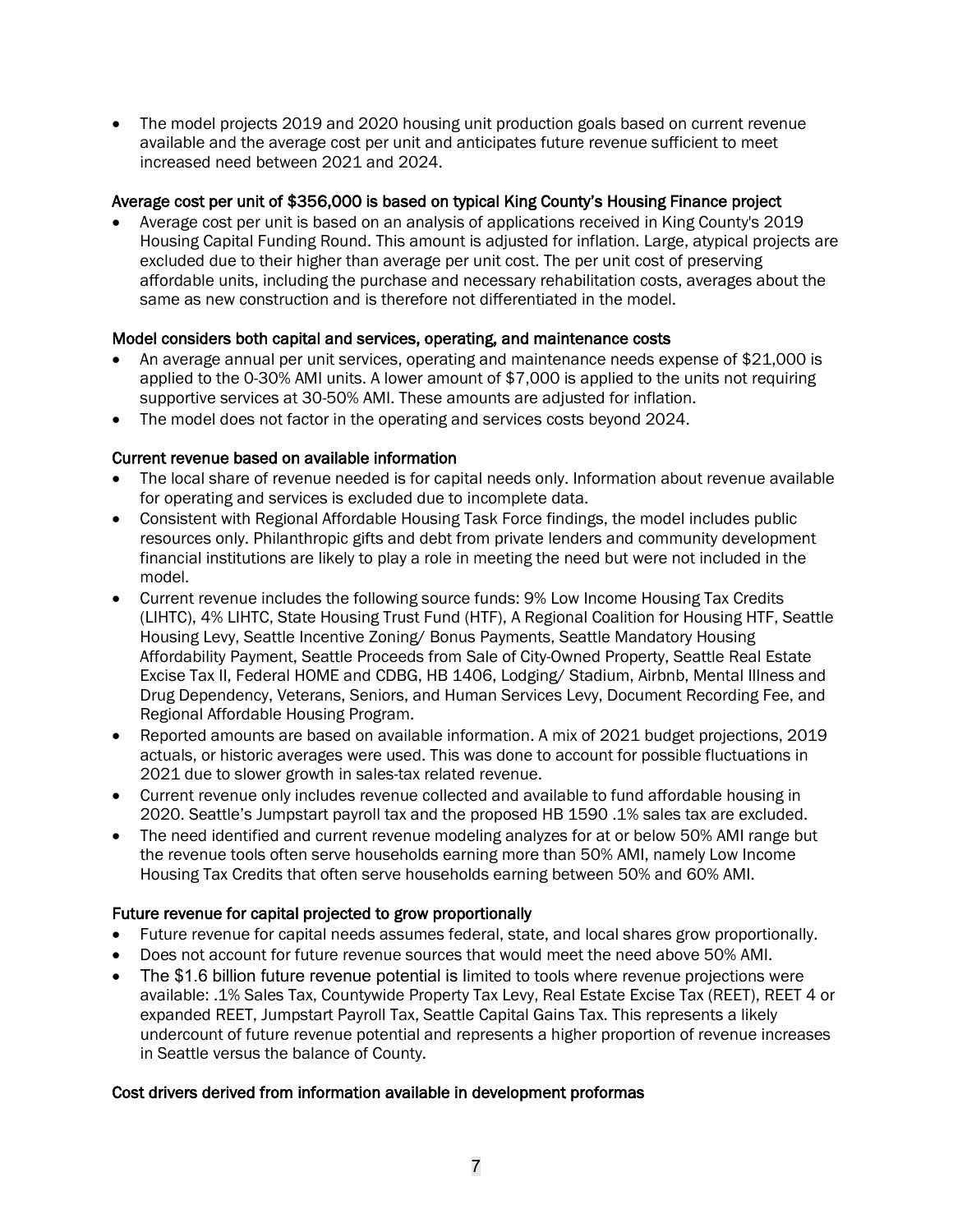• The model is dynamic and can be adjusted for three cost factors reported by developers in their 2019 funding proposals: 1) sales tax; 2) permits and fees; and 3) land costs. There are several cost drivers not explored due to lack of available data, such as overall housing supply-based strategies that impact the cost of land acquisition, reduced parking requirements for affordable housing projects, and expedited permit review for affordable housing proposals.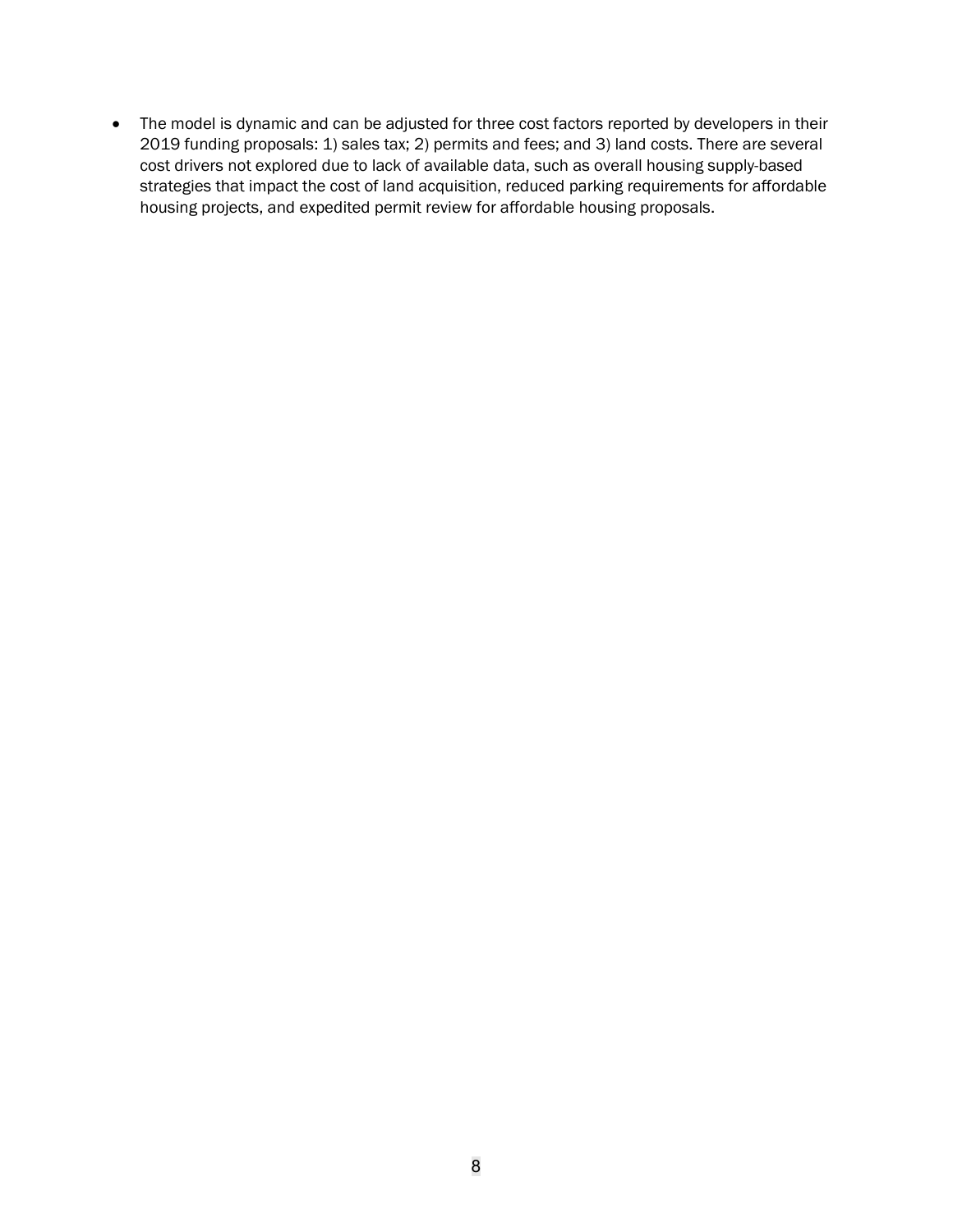### Exhibit 2: Summary of Recent Stakeholder Outreach

This summary represents stakeholder feedback received during conversations with stakeholders in August and September 2020. It does not necessarily represent consensus opinions or adopted positions of consultant groups/organizations. Entities consulted include:

- 1. North Urban Human Services Alliance
- 2. South King Housing and Homelessness Partners Executive Board
- 3. South King Planners and Developers Group
- 4. A Regional Coalition for Housing Board
- 5. City of Seattle, Office of Housing leadership
- 6. Open Doors for Multicultural Families
- 7. Coordinated Entry for All Policy Advisory Committee
- 8. Enterprise Community Partners
- 9. Housing Interjurisdictional Team Members
- 10. Puget Sound Sage
- 11. Alliance of Eastside Agencies
- 12. Racial Equity Coalition

#### Principle 1: Deploy existing and new revenue tools to meet the need

• 44,000 units of housing affordable at 0 to 50% AMI are the stated target, but local funds are targeted at 0 to 30% AMI. Because local funds follow larger funding sources in mixed income projects there is value to keeping local funds more flexible and consistent with the 0 to 50% AMI.

#### Principle 2: Action at all levels of government

- Cities need to address their role (addressing parking; zoning to allow ADUs, triplex, duplex etc.; overly restrictive building code requirements).
- The cost for affordable housing development should be lowered, i.e. through forgiving permit fees.
- There is a desire and need to continue raising revenue for affordable housing even in a recession, but concerns remain about the timing of increasing taxes due to economic impacts of the pandemic.
- The AHC should recommend new funding sources at the state level. The need is beyond King County (PSRC catchment area is the smallest unit to look at). There is local level fatigue for raising revenue.
- Progressive underpinnings to land use rules and land identification are equally important to generating new revenue.

#### Principle 3: Business and philanthropic communities have a role to play

- Continue leveraging business and philanthropic contributions; King County Housing Authority used Microsoft's monetary contribution for affordable housing to preserve existing affordable housing units, which took that land out of the speculative market.
- There needs to be greater coordination and engagement with philanthropic funders.
- We need to reach more deeply into the business community for additional funding, along the lines of what Microsoft has done.
- The County is encouraged to look for any and all opportunities to partner with nonprofits that own land for affordable housing development.

#### Principle 4: Consult with most disproportionally-impacted communities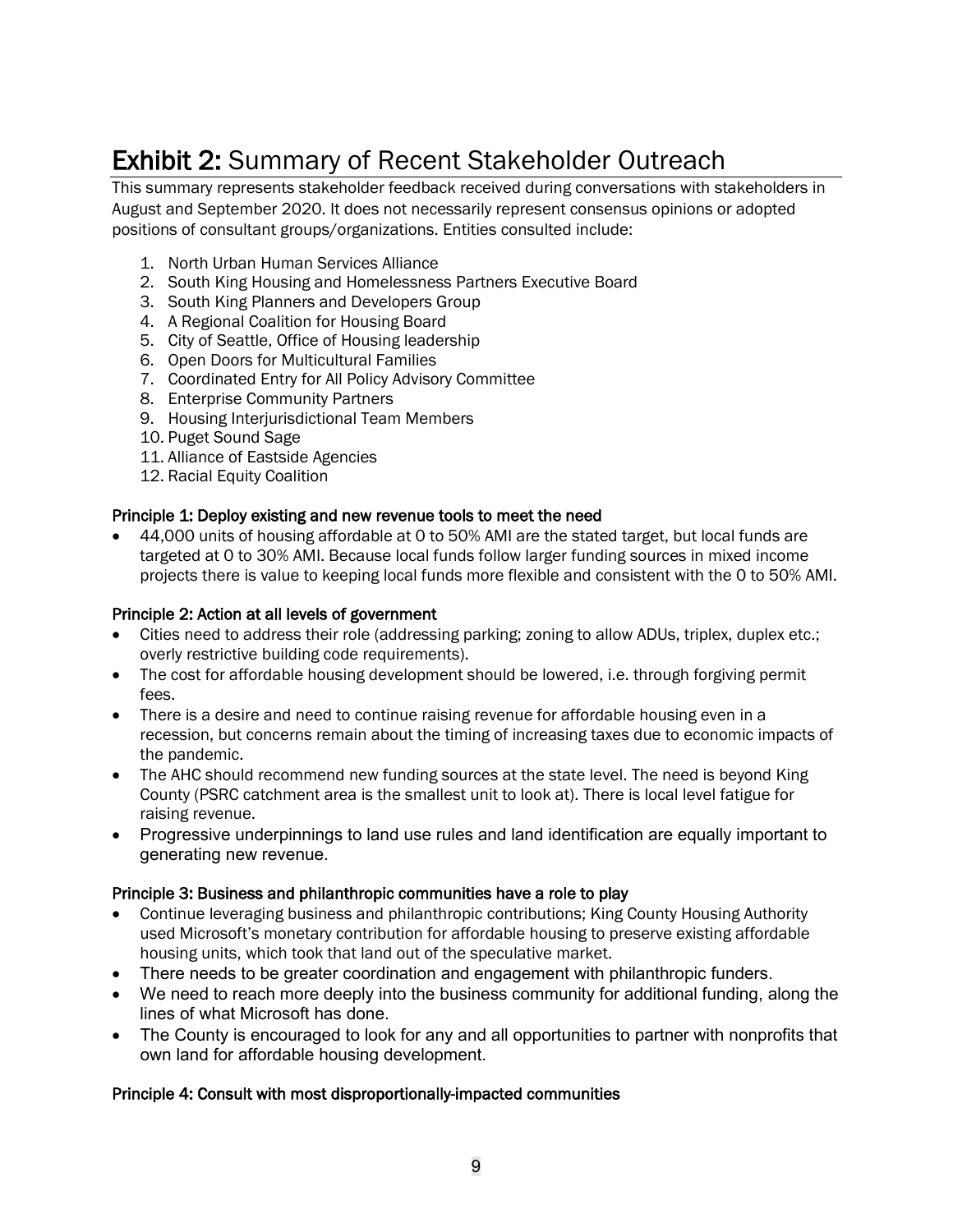- There is a need for a cultural shift that values housing for all.
- Practice community stewardship of the land; shift towards having land-owning communities driven by strong values, led by the people they serve, practice democratic decision making, and have a contract or agreement that specifies the purpose and governance of maintaining the land.

#### Principle 5: Transparency

• There has to be a way to evaluate what the public is getting so that the public has faith we will use these funds wisely.

#### Principle 6: Diversity of revenue

Build diversity of revenue sources that help to build overall resilience in revenue for affordable housing.

#### Principle 7: Regional distribution of funding

- Revenue for affordable housing should reflect needs and priorities of different communities. For example: communities elsewhere in the county aren't able to support the large mega buildings that have historically been prioritized when allocating affordable housing revenue.
- Due to the current situation more people are working from home so they can move to places where property taxes and homes are cheaper, so that transition from certain cities need to be taken into consideration.

#### Principle 8: Pursue progressive revenue whenever possible

- There is a strong preference for progressive taxation, including a progressive income tax.
- Progressive revenue sources and funding are critical to support affordable housing development, including tools such as property taxes, income tax, and a capital gains tax.
- Prioritize excise taxes that capture increase in property value; perhaps realized at point of sale.
- There is a preference for developer fees over regressive taxation, but openness to both progressive and regressive revenue sources since the need is so great.
- If possible, prioritize funding from other sources before pursuing additional taxes.
- For regressive taxation, revenue should be used to benefit those most in need, and those benefits should outweigh the harm placed on low-income communities.
- Our approach is to always advocate for progressive revenue, be clear that regressive sources are regressive, and grudgingly use regressive taxes like sales, property, sugary beverage, etc. if that's what's all that is available to be used. When it comes to housing the lowest income households the progressivity of the effect is greater than the regressivity of the source.
- Progressive revenue sources are preferred over regressive revenue sources. Although unlikely to significantly impact revenue collection, condo conversion fees, vacancy taxes, fees on flipping homes, and short-term rental fees are supported.
- It is critically important to find progressive funding sources, but the need is so great we don't have the luxury to wait

#### Principle 9: Priority uses for 0-30% AMI, serving most disproportionally impacted, and capital and operating needs

• The greatest need is affordable housing serving 0-30% AMI. Seattle's JumpStart program will heavily support housing for that AMI range. It is also important to consider concentration of incomes in a building and/or neighborhood. We have found that buildings with a range of incomes (30-80% AMI) can enhance the financial and social health of the building.